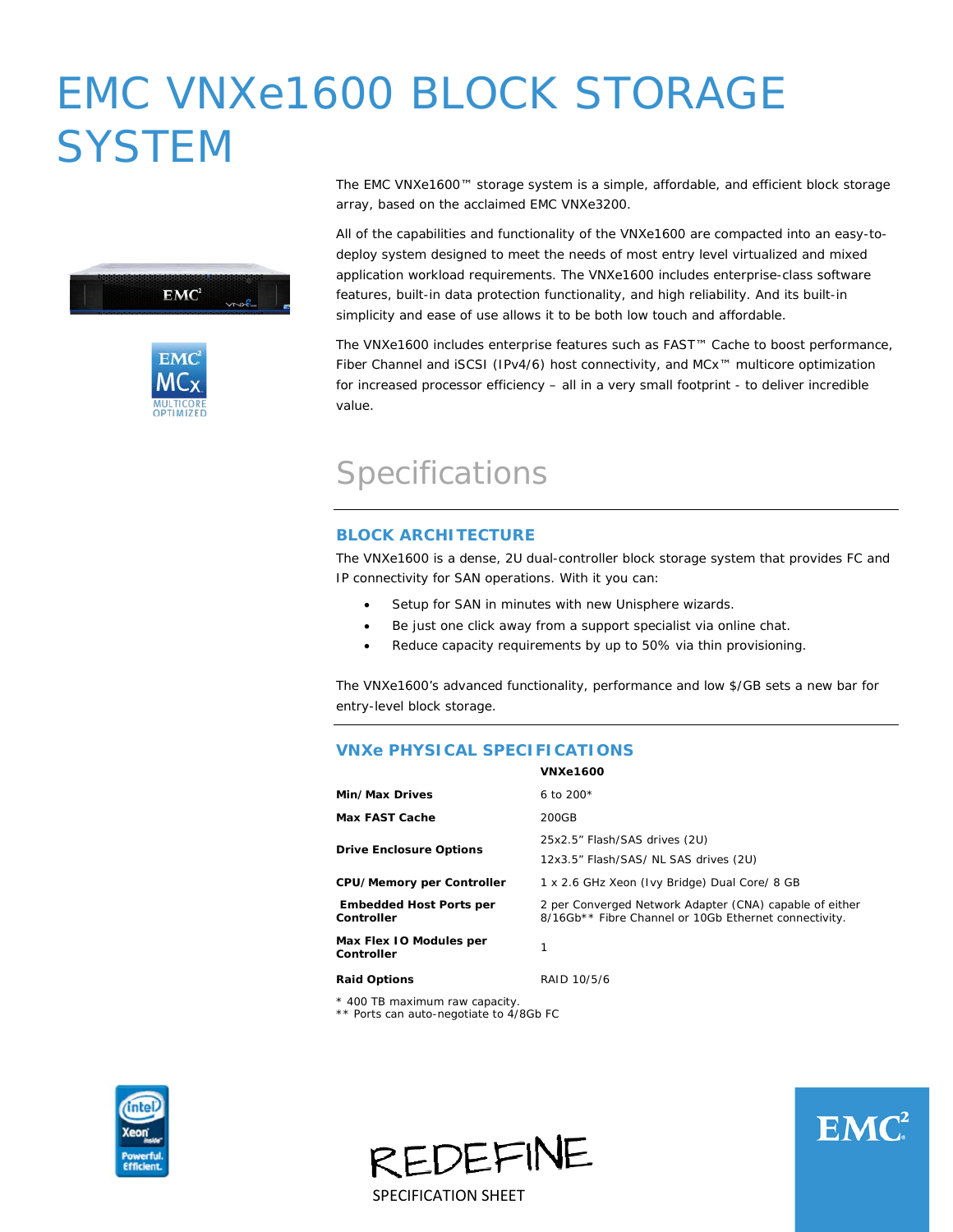#### **SYSTEM LIMITS AND SUPPORT**

| <b>Supported Pool LUNs</b> | Up to 500 |
|----------------------------|-----------|
| Maximum LUN Size           | 16 TR     |
| <b>Total Raw Capacity</b>  | 400 TB    |

#### **VNXe1600 CONNECTIVITY**

The VNXe1600 provides flexible DAS or SAN connectivity options through Ethernet iSCSI and Fibre Channel ports.

#### **FLEX IO MODULE OPTIONS**

| <b>10 Modules</b>                 | <b>VNXe1600</b>    |
|-----------------------------------|--------------------|
| 1GbE                              | 4 ports per module |
| 10GbE Optical                     | 4 ports per module |
| 8/16 Gb/s Fibre Channel<br>Module | 4 ports per module |

#### **BACK-END (DISK) CONNECTIVITY**

Each storage processor includes two 6 Gb/s x 4 Serial Attached SCSI (SAS) ports providing connection to additional disk drive expansion enclosures.

#### **MAXIMUM CABLE LENGTHS**

SAS Cable Length (enclosure to enclosure): 6 meters

#### **SUPPORTED DISK ARRAY ENCLOSURES (DAEs)**

The VNXe1600 supports one or more of the following DAEs:

|                             | VNXe1600 12 Drive Disk<br>Expansion | VNXe1600 25 Drive Disk<br>Expansion |
|-----------------------------|-------------------------------------|-------------------------------------|
| <b>Drive Enclosures</b>     | 3.5" SAS, NL-SAS, Flash (2U)        | 2.5" SAS, Flash (2U)                |
| <b>Drive Quantity</b>       | 12                                  | 25                                  |
| <b>Controller Interface</b> | 6 Gb SAS                            | 6 Gb SAS                            |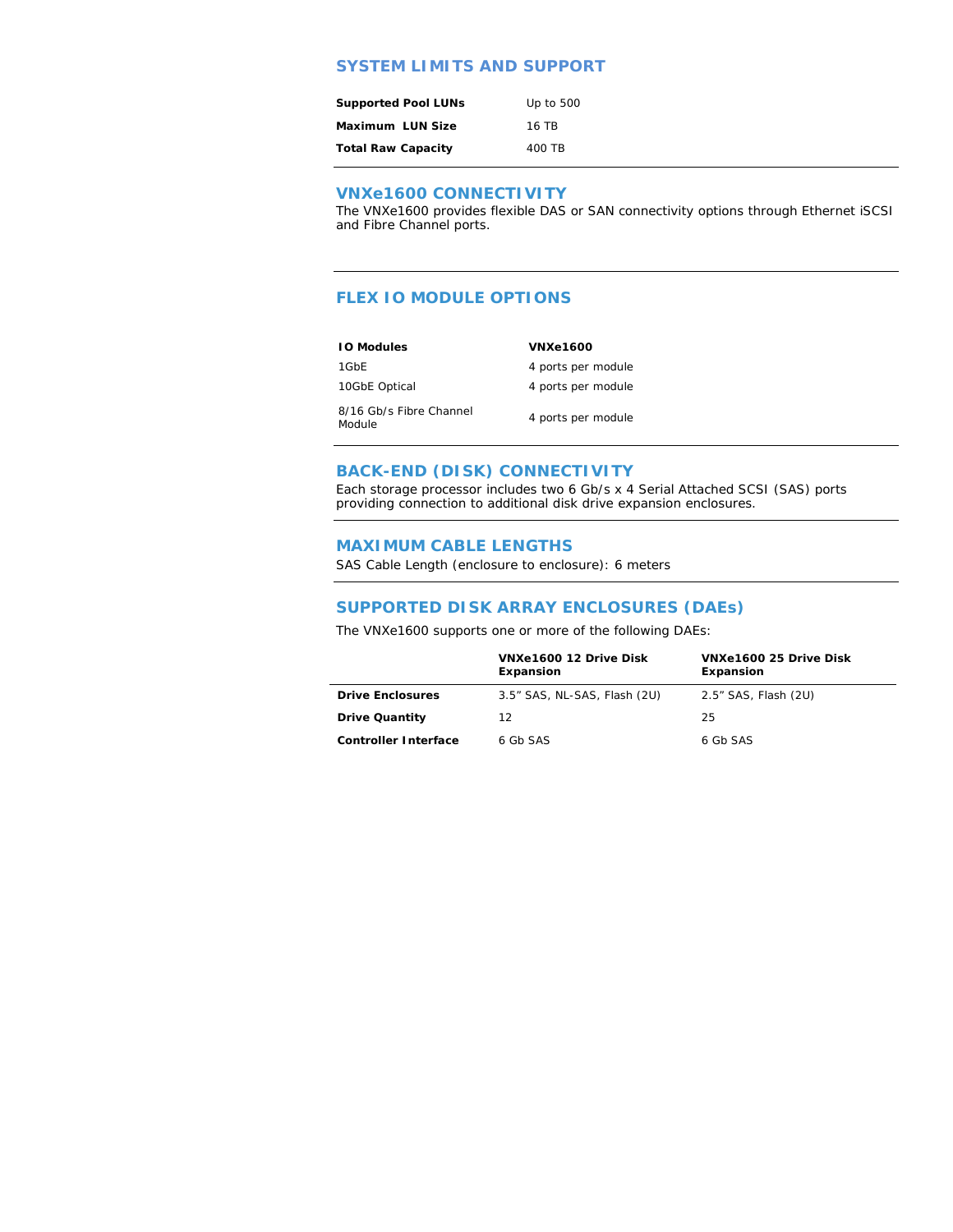| <b>SUPPORTED DISK DRIVES</b> |                   |                   |                   |                                           |                                                 |                                                 |                                                           |                                                   |                                                 |                                         |
|------------------------------|-------------------|-------------------|-------------------|-------------------------------------------|-------------------------------------------------|-------------------------------------------------|-----------------------------------------------------------|---------------------------------------------------|-------------------------------------------------|-----------------------------------------|
|                              | 100 GB            | 200 GB            | 800 GB*           | 300 GB                                    | 600 GB                                          | 600 GB                                          | 900 GB                                                    | $1.2$ TB                                          | 2 TB NL                                         | <b>4TB NL</b>                           |
| Interface                    | 6 Gb/s SAS        | 6 Gb/s SAS        | 6 Gb/s SAS        | 6 Gb/s SAS                                | 6 Gb/s SAS                                      | 6 Gb/s SAS                                      | 6 Gb/s SAS                                                | 6 Gb/s SAS                                        | 6 Gb/s SAS                                      | 6 Gb/s SAS                              |
| Capacity (RPM)               | 100 GB<br>(Flash) | 200 GB<br>(Flash) | 800 GB<br>(Flash) | 300 GB<br>(15,000)                        | 600 GB<br>(15,000)                              | 600 GB<br>(10,000)                              | 900 GB<br>(10,000)                                        | $1.2$ TB<br>(10.000)                              | 2 TB<br>(7, 200)                                | 4 TB<br>(7, 200)                        |
| Formatted<br>Capacity*       | 91.69 GB          | 183.41 GB         | 733.56 GB         | 268.37 GB                                 | 536.77 GB                                       | 536.77 GB                                       | 820.58 GB                                                 | 1.117.8 GB                                        | 1823.56 GB                                      | 3668.55 GB                              |
| <b>Form Factor</b>           | 2.5", 3.5"        | 2.5", 3.5"        | 2.5"              | 2.5"3.5"                                  | 3.5''                                           | 2.5"3.5"                                        | 2.5"3.5"                                                  | 2.5"3.5"                                          | 3.5''                                           | 3.5''                                   |
| Height                       | 1.0"              | 1.0"              | 1.0"              | 1.0"                                      | 1.0"                                            | 1.0"                                            | 1.0"                                                      | 1.0"                                              | 1.0"                                            | 1.0"                                    |
| Data Buffer                  | N/A SSD           | N/A SSD           | N/A SSD           | <b>16 MB</b><br>(min.)                    | <b>16 MB</b><br>(min.)                          | <b>16 MB</b><br>(min.)                          | <b>16 MB</b><br>(min.)                                    | <b>16 MB</b><br>(min.)                            | 128 MB                                          | 128 MB                                  |
| Buffer to/from<br>Media      | 260 MB/s          | 260 MB/s          | 260 MB/s          | 97 MB/s                                   | 150 MB/s                                        | 93 MB/s                                         | 93 MB/s                                                   | 93 MB/s                                           | 84 MB/s                                         | 84 MB/s                                 |
| SP to/from<br><b>Buffer</b>  | 600 MB/s<br>(max) | 600 MB/s<br>(max) | 600 MB/s          | 600 MB/s<br>(max)                         | 600 MB/s<br>(max)                               | 600 MB/s<br>(max)                               | 600 MB/s<br>(max)                                         | 600 MB/s<br>(max)                                 | 600 MB/s<br>(max)                               | 600 MB/s<br>(max)                       |
| <b>Average Seek</b>          | N/A               | N/A               | N/A               | $3.5$ ms<br>(Read)<br>$4.0$ ms<br>(Write) | $3.4 \text{ ms}$<br>(Read)<br>3.9 ms<br>(Write) | $3.7 \text{ ms}$<br>(Read)<br>4.2 ms<br>(Write) | $3.7 \text{ ms}$<br>(Read)<br>$4.2 \text{ ms}$<br>(Write) | $3.7 \text{ ms}$<br>(Read)<br>$4.2$ ms<br>(Write) | 8.2 ms<br>(Read)<br>$9.2 \text{ ms}$<br>(Write) | 8.5 ms<br>(Read)<br>$9.5$ ms<br>(Write) |
| Rotation<br>Latency          | N/A               | N/A               | N/A               | $2.0$ ms                                  | $2.0$ ms                                        | $3.0$ ms                                        | 3.0 <sub>ms</sub>                                         | 3.0 ms                                            | 4.17 ms                                         | 4.16 ms                                 |

\* 800GB Flash drives are supported only in Storage Pools and are not supported for FAST Cache.

#### **PROTOCOLS SUPPORTED**

iSCSI, Fibre Channel Routing Information Protocol (RIP) v1-v2 Simple Network Management Protocol (SNMP) Address Resolution Protocol (ARP) Internet Control Message Protocol (ICMP) Simple Network Time Protocol (SNTP) Lightweight Directory Access Protocol (LDAP)

#### **SERVER OPERATING SYSTEM SUPPORT**

Apple MAC O/S 10.8 or greater Citrix XenServer 6.1 HP-UX IBM AIX IBM VIOS 2.2, 2.3 Microsoft Windows Server 2008, Windows Server 2008 R2+ Windows Server 2012, Windows Server 2012 R2 Microsoft Windows 7, Microsoft Windows 8 and Vista Microsoft Hyper-V Novell Suse Enterprise Linux Oracle Linux RedHat Enterprise Linux Solaris 10 x86, Solaris 10 Sparc Solaris 11 and 11.1 supported, SPARC & x86 VMware® ESXi5.x®

#### **VNXe SOFTWARE**

VNXe offers support for a variety of advanced storage features. These features are standard or may be purchased via software packages. More information regarding features and packages can be found in the VNXe Software Suites data sheet.

**VNXe1600 Base Software Package** – Standard integrated management and monitoring of all aspects of VNXe systems including the Operating Environment 3.1.3<sup>\*</sup>,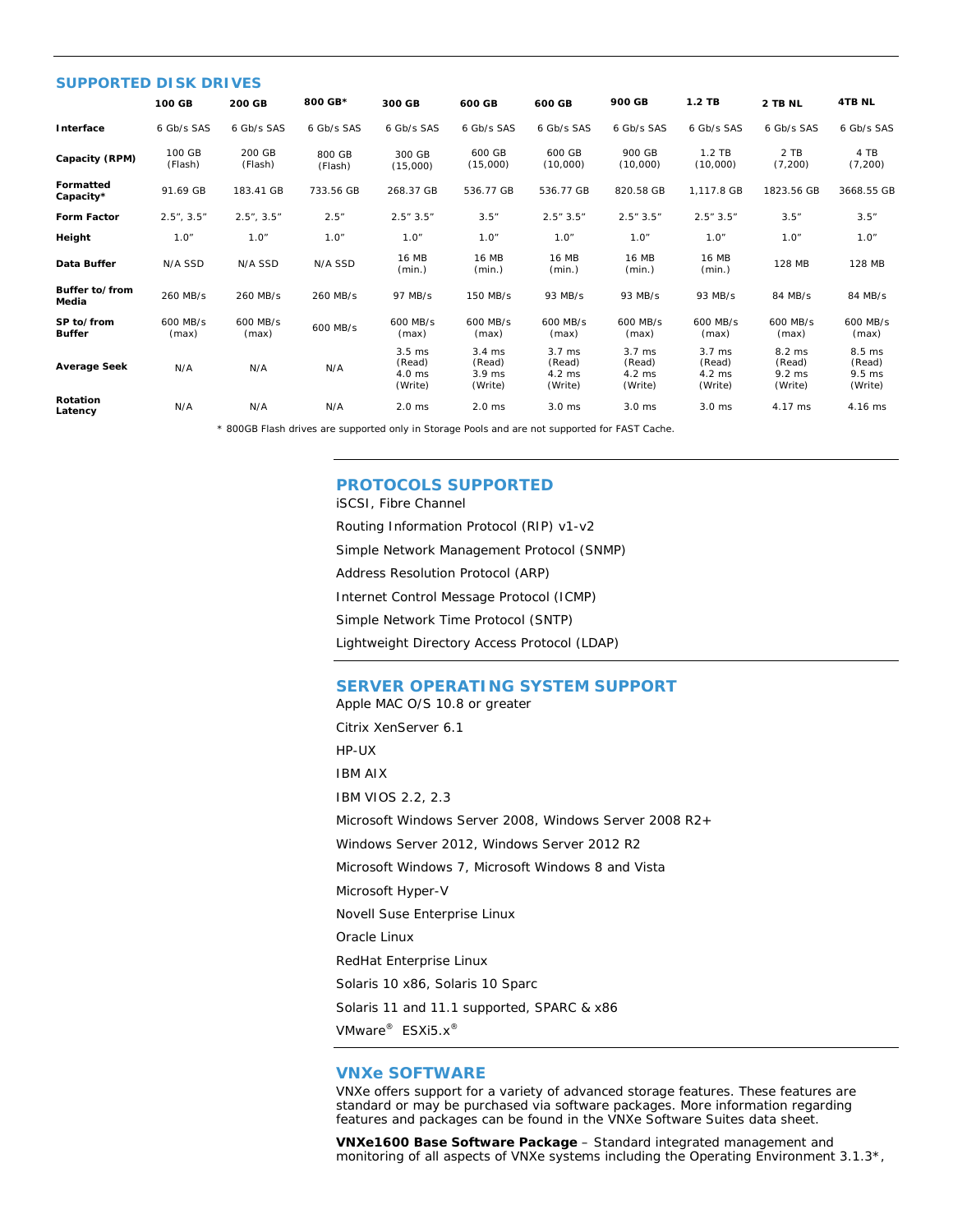all protocols (as listed above), Unisphere Management with integrated support, FAST Cache, Block Snapshots, Remote Protection – Native Asynchronous Block Replication, and Thin Provisioning.

#### **Optional Software:**

#### **Virtual Storage Integrator (VSI)**

Allows VMware administrators to manage VNXe1600 storage from within VMware vCenter™.

#### **PowerPath**

Intelligent load balancing and multi-pathing software for networked storage environments

\*The VNXe1600 Operating Environment is a licensed and priced item.

#### **CLIENT CONNECTIVITY FACILITIES**

Block access by iSCSI and FC

Virtual LAN (IEEE 802.1q)

#### **VMWARE INTEGRATION**

VMware vStorage APIs for Array Integration (VAAI) for Block improves performance by leveraging more efficient, array-based operations

vStorage APIs for Storage Awareness (VASA) provides storage awareness for VMware administrators

#### **VNXe ELECTRICAL SPECIFICATIONS**

| Requirement              | <b>VNXe1600</b><br>Processor<br>Enclosure<br>$(3.5"$ Drives) | <b>VNXe1600</b><br>Processor<br><b>Enclosure</b><br>$(2.5"$ Drives) | <b>VNXe1600</b><br><b>Expansion</b><br>Enclosure<br>$(12 \times 3.5)$<br>Drives) | <b>VNXe1600</b><br>Expansion<br><b>Enclosure</b><br>$(25 \times 2.5)$<br>Drives) |
|--------------------------|--------------------------------------------------------------|---------------------------------------------------------------------|----------------------------------------------------------------------------------|----------------------------------------------------------------------------------|
| <b>AC Line Voltage</b>   | 100 to 240 Vac                                               | 100 to 240 Vac                                                      | 100 to 240 V                                                                     | 100 to 240 V                                                                     |
|                          | $± 10\%$ , single-                                           | $± 10\%$ , single-                                                  | $ac \pm 10%$ ,                                                                   | $ac \pm 10\%$ ,                                                                  |
|                          | phase, 47 to 63                                              | phase, 47 to 63                                                     | single-phase,                                                                    | single-phase,                                                                    |
|                          | Hz.                                                          | Hz.                                                                 | 47 to 63 Hz                                                                      | 47 to 63 Hz                                                                      |
| <b>AC Line Current</b>   | 4.21 A max, at<br>100Vac, 2.27 A<br>max, at 200Vac           | 5.03 A max, at<br>100Vac, 2.66 A<br>max, at 200Vac                  | 2.5 A max at<br>100 Vac,<br>1.3 A max at<br>200 Vac                              | 2.5 A max at<br>100 Vac,<br>1.3A max at<br>200 Vac                               |
| <b>Power Consumption</b> | 421 VA (400                                                  | 503 VA (483W)                                                       | 250 Vac (240                                                                     | 250 Vac 230 W)                                                                   |
|                          | W) max                                                       | max                                                                 | W) max                                                                           | max                                                                              |
| <b>Power Factor</b>      | 0.95 min at full                                             | 0.95 min at full                                                    | 0.98 min at full                                                                 | 0.98 min at full                                                                 |
|                          | load, low                                                    | load, low                                                           | load, low                                                                        | load, low                                                                        |
|                          | voltage                                                      | voltage                                                             | voltage                                                                          | voltage                                                                          |
| <b>Heat Dissipation</b>  | $1.44 \times 10^6$ J/hr.                                     | $1.74 \times 10^6$ J/hr.                                            | 8.64 x $10^5$ J/hr,                                                              | 8.28 x $10^5$ J/hr,                                                              |
|                          | $(1,365 \text{ Btu/hr.})$                                    | $(1,648 \text{ Btu/hr.})$                                           | (820 Btu/hr)                                                                     | (785 Btu/hr)                                                                     |
|                          | max                                                          | max                                                                 | max                                                                              | max                                                                              |
| <b>AC Protection</b>     | 15 A fuse on                                                 | 15 A fuse on                                                        | 15 A fuse on                                                                     | 10 A fuse on                                                                     |
|                          | each power                                                   | each power                                                          | each power                                                                       | each power                                                                       |
|                          | supply, both                                                 | supply, both                                                        | supply, both                                                                     | supply, both                                                                     |
|                          | phases                                                       | phases                                                              | phases                                                                           | phases                                                                           |
| <b>AC Inlet Type</b>     | IEC320-C14                                                   | IEC320-C14                                                          | IEC320-C14                                                                       | IEC320-C14                                                                       |
|                          | appliance                                                    | appliance                                                           | appliance                                                                        | appliance                                                                        |
|                          | coupler, per                                                 | coupler, per                                                        | coupler, per                                                                     | coupler, per                                                                     |
|                          | power zone                                                   | power zone                                                          | power supply                                                                     | power supply                                                                     |
| <b>Ride-through Time</b> | 12 ms min                                                    | 12 ms min                                                           | 30 ms min                                                                        | 30 ms min                                                                        |
| <b>Current Sharing</b>   | $± 5$ percent of                                             | $± 5$ percent of                                                    | $± 15$ percent of                                                                | $± 10$ percent of                                                                |
|                          | full load,                                                   | full load,                                                          | full load,                                                                       | full load,                                                                       |
|                          | between power                                                | between power                                                       | between power                                                                    | between power                                                                    |
|                          | supplies                                                     | supplies                                                            | supplies                                                                         | supplies                                                                         |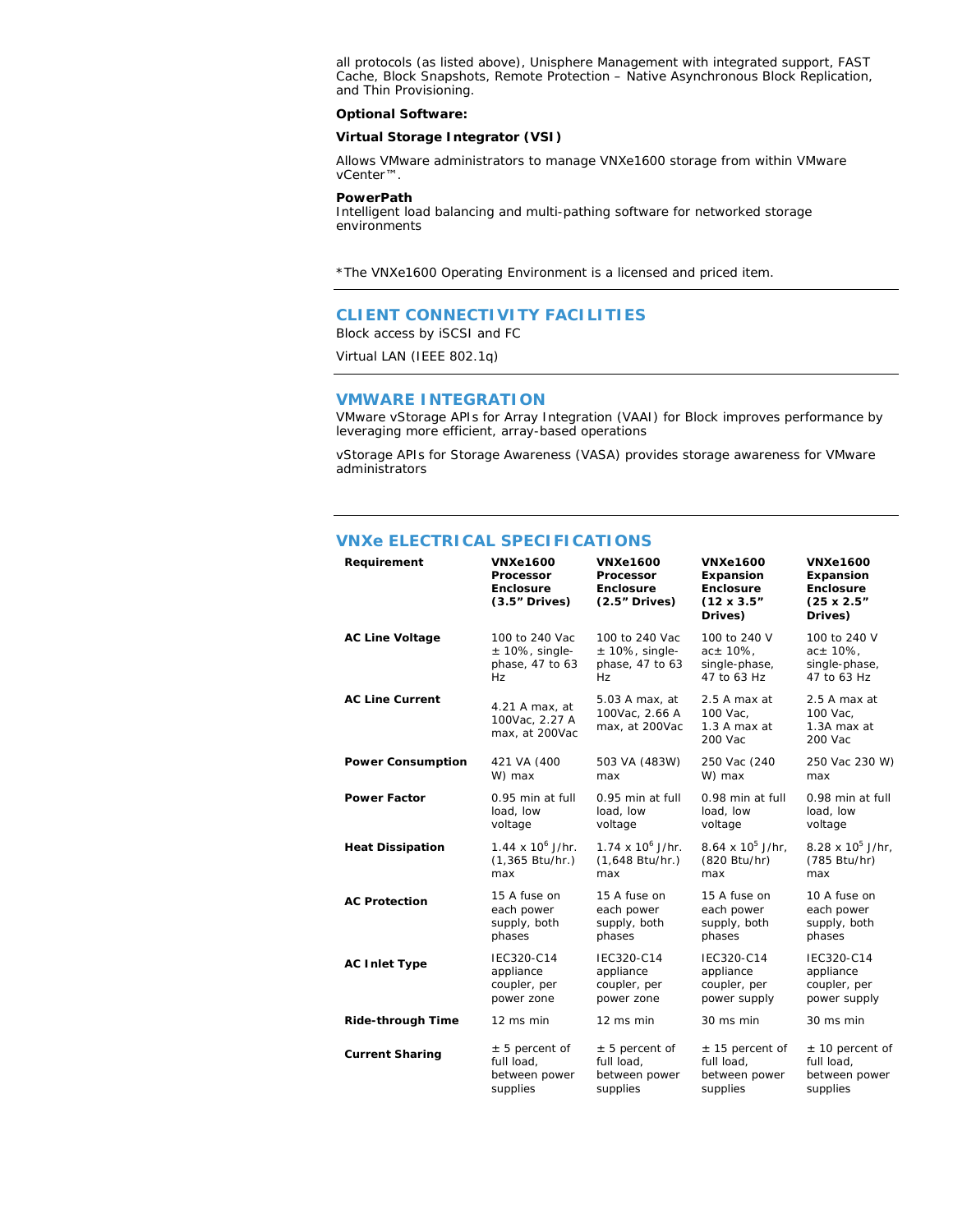## **VNXe PHYSICAL DIMENSIONS (APPROXIMATE)**

|                   | <b>VNXe1600</b><br>Processor<br>Enclosure<br>$(3.5"$ Drives) | <b>VNXe1600</b><br><b>Processor</b><br>Enclosure<br>$(2.5"$ Drives) | <b>VNXe1600</b><br>Expansion<br>Enclosure<br>$(12 \times 3.5)$<br>Drives) | <b>VNXe1600</b><br>Expansion<br>Enclosure<br>$(25 \times 2.5)$<br>Drives) |
|-------------------|--------------------------------------------------------------|---------------------------------------------------------------------|---------------------------------------------------------------------------|---------------------------------------------------------------------------|
| Dimension (H/W/L) | $3.40$ in x 17.5                                             | 3.40 in x 17.5                                                      | $3.40$ in x 17.5                                                          | $3.45$ in x 17.5                                                          |
|                   | in $x$ 20.0 in/                                              | in $x$ 17.0 in/                                                     | in $x$ 20.0 in/                                                           | in $x$ 13 in/                                                             |
|                   | $8.64$ cm $x$                                                | $8.64$ cm $x$                                                       | $8.64$ cm $x$                                                             | 8.76 cm x                                                                 |
|                   | 44.45 cm x                                                   | 44.45 cm x                                                          | 44.45 cm x                                                                | 44.45 cm x                                                                |
|                   | 50.8 cm                                                      | 43.18 cm                                                            | 50.8 cm                                                                   | $33.02 \text{ cm}$                                                        |
| Weight (max)      | 61.8lb/28.1kg                                                | 51.7 lb/23.5 kg                                                     | 52.0 lb/23.6 kg                                                           | 48.1 lb/21.8 kg                                                           |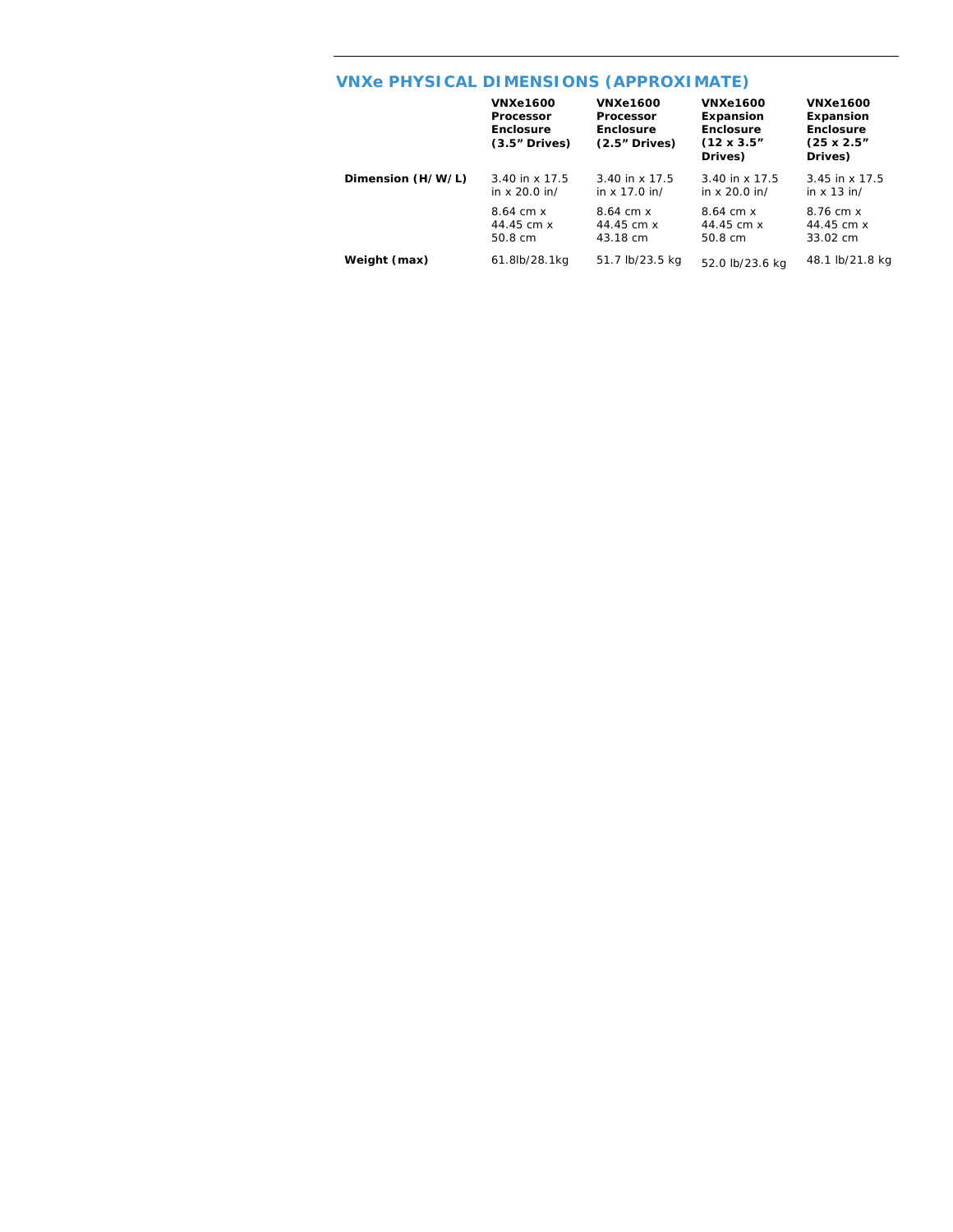### **OPERATING ENVIRONMENT (MEETS ASHRAE EQUIPMENT CLASS A4)**

| <b>RECOMMENDED RANGE OPERATION</b>                                | The limits under which equipment<br>will operate the most reliably while<br>still achieving reasonably energy-<br>efficient data center operation.                                                                                                                                                                                                                  | 18C to 27C (64.4Fto 80.6F) at 5.5C<br>(41.9F) dew point to 60% relative<br>humidity and 15C (59F) dew point.                                                                                                                                                                                                                                                                                                                                                                                                                                                                                                                                                         |  |
|-------------------------------------------------------------------|---------------------------------------------------------------------------------------------------------------------------------------------------------------------------------------------------------------------------------------------------------------------------------------------------------------------------------------------------------------------|----------------------------------------------------------------------------------------------------------------------------------------------------------------------------------------------------------------------------------------------------------------------------------------------------------------------------------------------------------------------------------------------------------------------------------------------------------------------------------------------------------------------------------------------------------------------------------------------------------------------------------------------------------------------|--|
| <b>CONTINUOUS ALLOWABLE RANGE OF</b><br><b>OPERATION</b>          | Data center economization<br>techniques (e.g. free cooling) may<br>be employed to improve overall data<br>center efficiency. These techniques<br>may cause equipment inlet<br>conditions to fall outside the<br>recommended range but still within<br>the continuously allowable range.<br>Equipment may be operated without<br>an hourly limitation in this range. | 10°C to 35°C (50°F to 95°F) to 20%<br>to 80% relative humidity with 21C<br>(69.8°F) maximum dew point<br>(maximum wet bulb temperature).<br>De-rate maximum allowable dry bulb<br>temperature at 1°C per 300m above<br>950m (1F per 547 ft above 3117ft).                                                                                                                                                                                                                                                                                                                                                                                                            |  |
| <b>EXPANDED ALLOWABLE RANGE OF</b><br><b>OPERATION</b>            | During certain times of the year,<br>equipment inlet conditions may fall<br>outside of the continuously allowable<br>range but still within the two<br>expanded ranges. Equipment<br>operation is limited to $\leq 10\%$ or $\leq$<br>1% of the annual operating hours in<br>these ranges.                                                                          | 5°C to 10°C and 35°C to 45°C (with<br>no direct sunlight on equipment) at -<br>12°C dew point and 8% to 90%<br>relative humidity with 24°C dew point<br>(maximum wet bulb temperature).<br>Outside the continuously allowable<br>range (10°C to 35°C), the system can<br>operate down to 5°C or up to 40°C for<br>a maximum of 10% of its annual<br>operating hours. Additionally, the<br>system can operate as high as 45°C<br>for a maximum of 1% of its annual<br>operating hours. For temperatures<br>between 40°C and 45°C (104°F to<br>113°F), derate maximum allowable<br>dry bulb temperature by 1C per 125m<br>above 950m (1.8°F/410 ft above<br>2953 ft.). |  |
| <b>EXCEPTIONS TO EXPANDED</b><br><b>ALLOWABLE RANGE OPERATION</b> | When operating in the expanded<br>allowable temperature range, system<br>performance is guaranteed while the<br>system is waiting or being serviced.                                                                                                                                                                                                                | Due to certain rare operational<br>modes, it is recommended that<br>service be deferred on the 2.5" and<br>3.5" Disk Array enclosures when<br>temperatures exceed 40°C.                                                                                                                                                                                                                                                                                                                                                                                                                                                                                              |  |
| <b>TEMPERATURE GRADIENT</b>                                       | 20°C/hr (36°F/hr)                                                                                                                                                                                                                                                                                                                                                   |                                                                                                                                                                                                                                                                                                                                                                                                                                                                                                                                                                                                                                                                      |  |
| <b>ALTITUDE</b>                                                   | 3050m (10,000ft)                                                                                                                                                                                                                                                                                                                                                    |                                                                                                                                                                                                                                                                                                                                                                                                                                                                                                                                                                                                                                                                      |  |